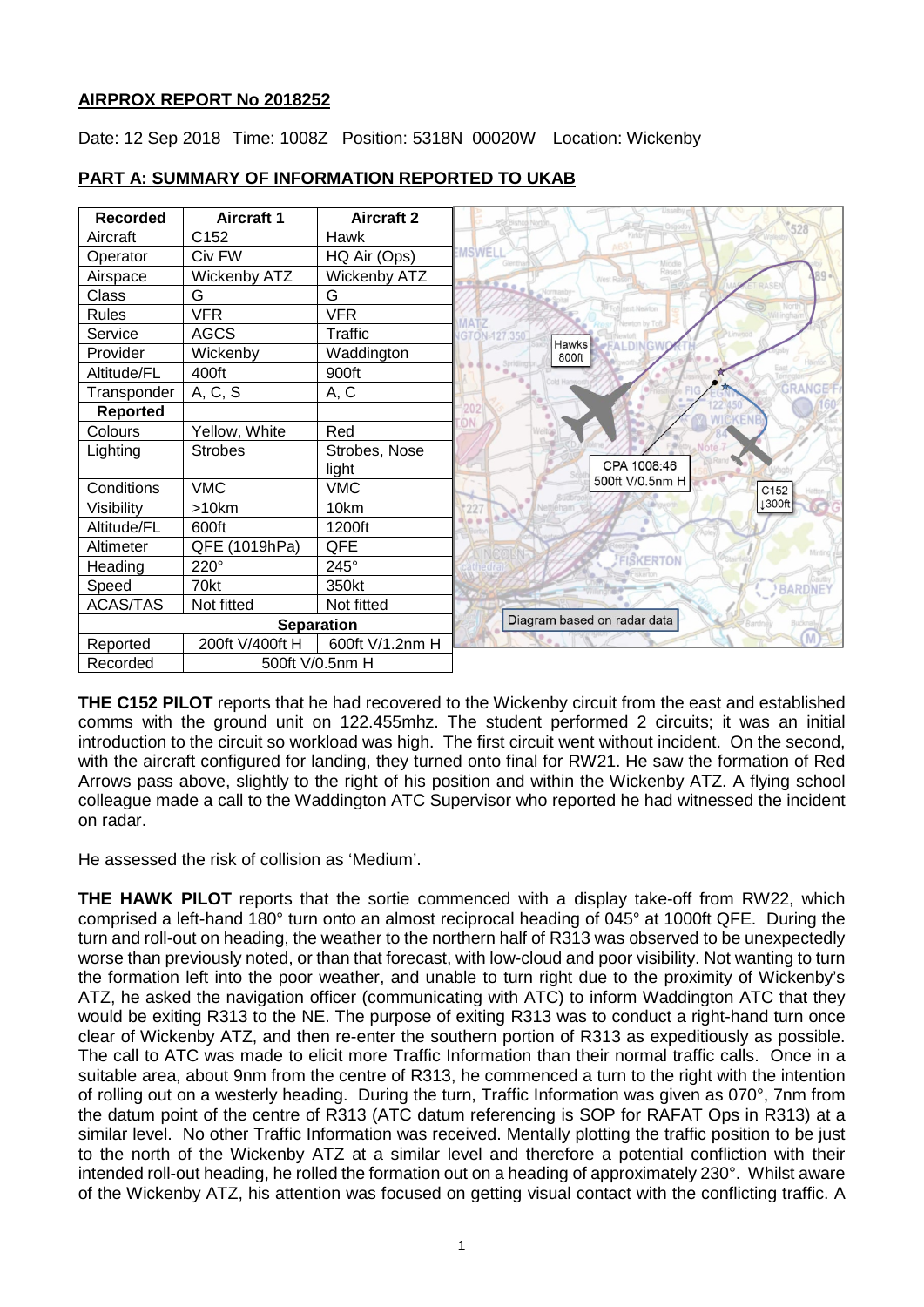further traffic call was received, but this time with reference to the formation, and immediately the traffic was picked up 3.5nm away and 500ft below. Crucially, the traffic was now called as 'possibly in the Wickenby circuit, indicating 600ft' which immediately increased situational awareness and confirmed the visual acquisition. The formation was at 1200ft Scampton QFE. A right-hand climbing turn was initiated, to ensure further separation from both the traffic and the Wickenby ATZ, but was conducted in a gentle manner (15° AOB) to ensure visual contact was maintained. The formation passed approximately 1.2nm behind (NNE of) the traffic, which was now on a south-westerly heading away from the formation's flightpath, and 600-700ft above. With visual contact on both the traffic and Wickenby's runway (at the time he assessed them to be 2nm from the runway), he knew they had come close to entering the ATZ, but it was only when informed by ATC that he became aware that they had infringed the ATZ. Of note, the Skymap GPS in his aircraft only has the position of Wickenby's centre point marked as a dot, but no 2nm ATZ boundary. The initial traffic call (leading to the belief that the traffic was north of its actual position, therefore restricting the roll-out heading), the time taken to acquire the traffic, the gentle nature of the ATZ-avoiding 9-ship formation turn, and poor GPS fidelity meant that he inadvertently strayed into the Wickenby ATZ whilst focussing on traffic avoidance.

He assessed the risk of collision as 'Low'.

**THE WADDINGTON APPROACH CONTROLLER** reports that she was working with Approach and Director bandboxed at the time of the incident. She was providing a service to RAFAT for a R313 sortie. They informed her that they would be leaving the confines of R313 and asked whether there was any traffic to affect. There were 2 radar contacts that she considered a factor so she gave Traffic Information on them. One of these tracks was within the Wickenby ATZ and once she had called the traffic the pilot called visual. She asked them to confirm they would be remaining outside the Wickenby ATZ and they confirmed they would. She then observed them continuing on track and infringing the ATZ, she informed them of the infringement on frequency.

She perceived the severity of the incident as 'Low'.

**THE WADDINGTON SUPERVISOR** reports that the Approach controller's report was an accurate account of the occurrence. Wickenby contacted him by telephone and he explained the sequence of events. They told him that RAFAT would normally have contacted them on their VHF frequency for clearance to penetrate the ATZ, but on this occasion they did not.

## **Factual Background**

The weather at Scampton was recorded as follows:

METAR EGXP 121050Z 26009KT 9999 SCT016 BKN025 14/11 Q1022 WHT= METAR EGXP 120950Z 25010KT CAVOK 13/10 Q1022 BLU=

The Scampton forecast was as follows:

TAF EGXP 120722Z 1209/1218 27010KT 9999 FEW020 PROB30 TEMPO 1209/1210 SCT020=

## **Analysis and Investigation**

## **Military ATM**

The Hawks had departed RAF Scampton for a routine flying display practice within R313 and were receiving a Traffic Service from Waddington Approach as per standard procedure. The weather in the operating area was reported as worse than expected resulting in the Hawk formation leaving the confines of R313. Whilst positioning to re-enter R313, the Hawk formation entered the Wickenby ATZ.

Figures 1-4 show the positions of the Hawk formation and the C152 at relevant times in the lead up to and during the Airprox. The screen shots are taken from a replay using the Claxby Radar, which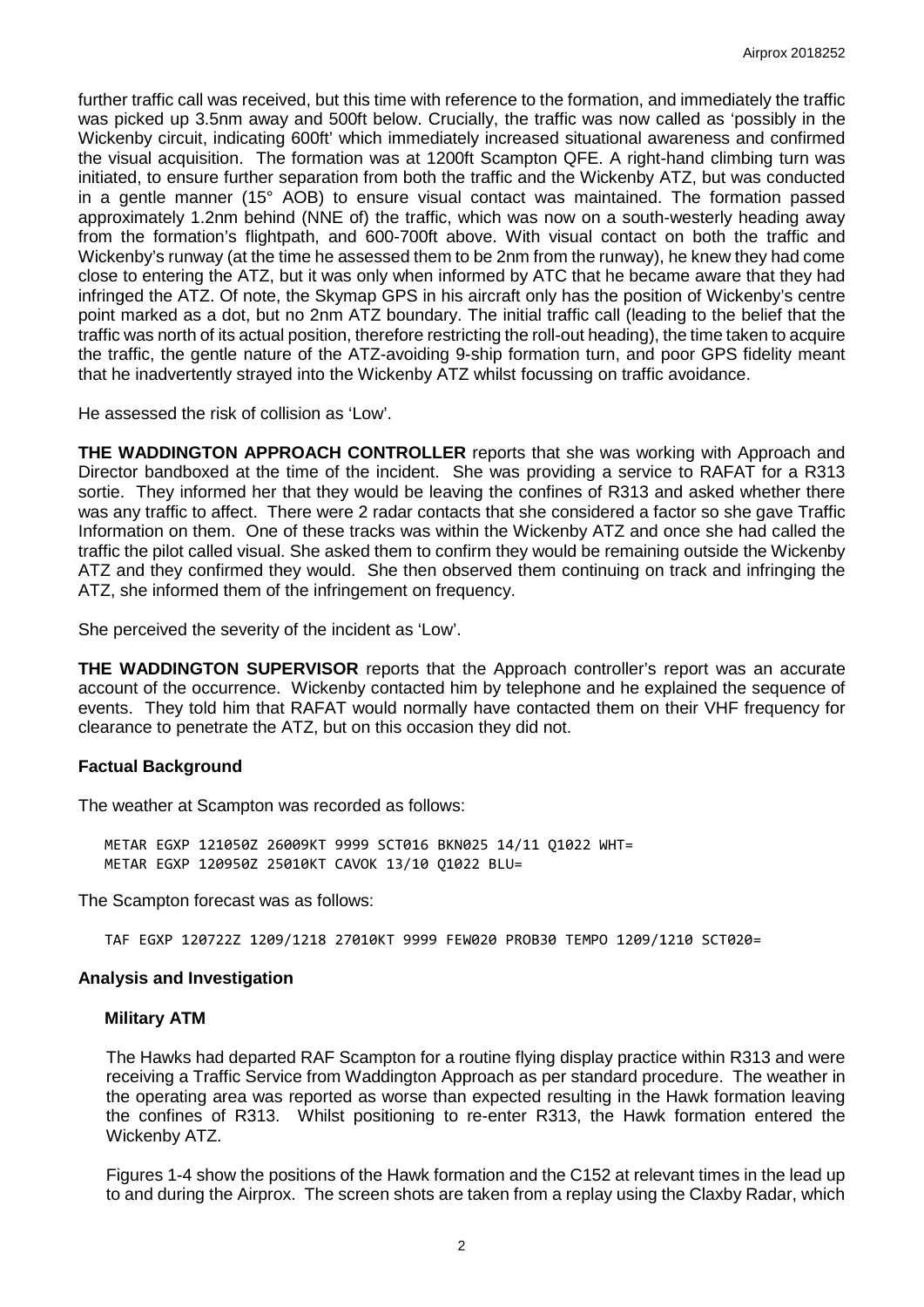is not utilised by RAF Waddington, therefore is not representative of the picture available to the controllers. There were discrepancies in the timing of the radar replay and the timing of the RT transmissions of approximately 1min 10 secs.

Due to weather issues, the Hawk formation informed Waddington that they need to leave the confines of R313 and requested information on any traffic to affect. Traffic Information was given on two aircraft, one to the northeast, which was squawking 4271, and the C152. This Traffic Information noted that the C152 was east of Scampton by 10nm and 'just south of you at the moment' (Figure 1).



Figure 1

The Hawk formation, having turned to reposition for R313, requested an update on the 'traffic to the south'. This information appears to have been misunderstood by the controller who passed Traffic Information on the aircraft squawking 4271 which was now south east of the Hawk formation, not the C152 which had previously been reported as 'just south of you at the moment' (Figure 2).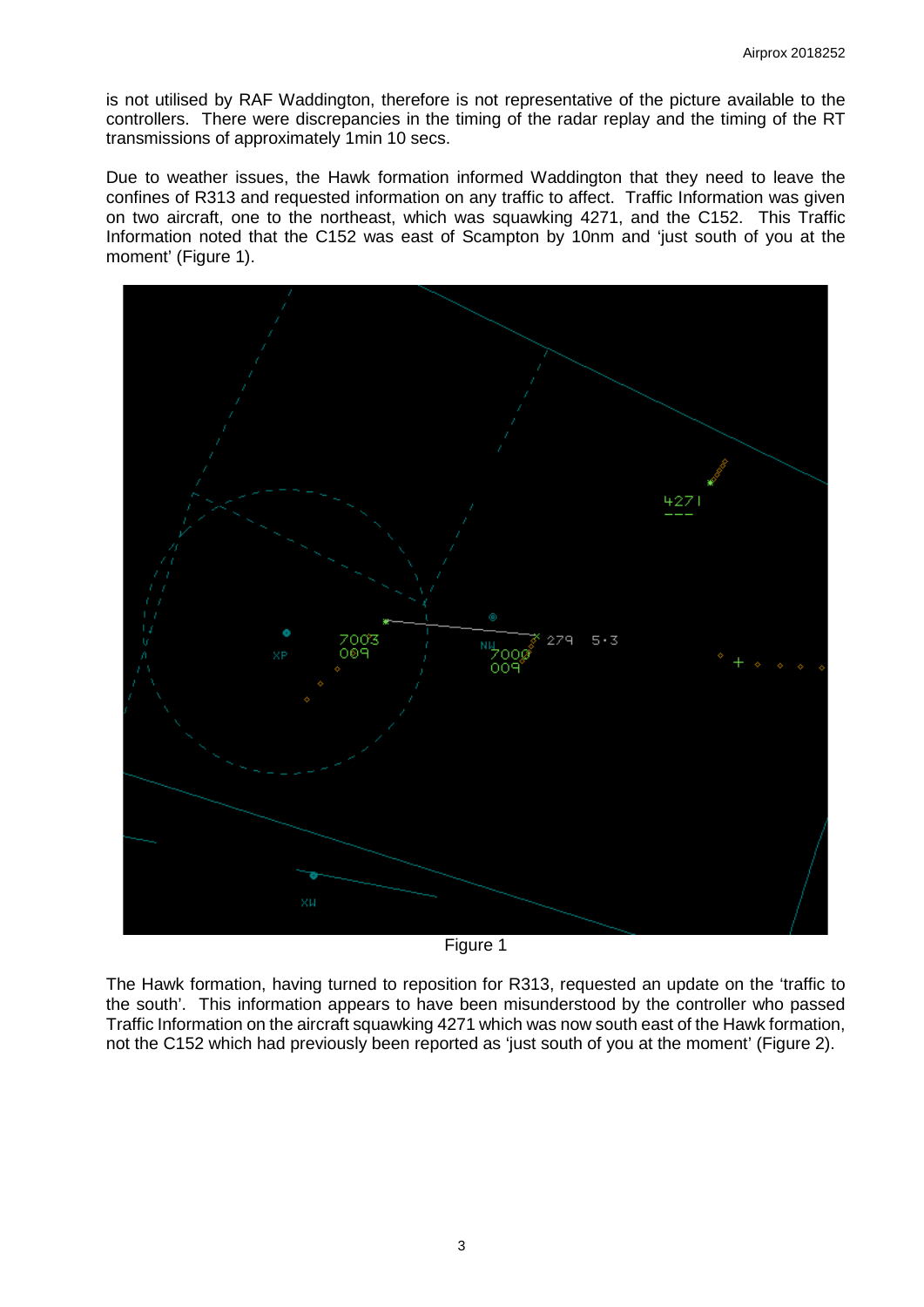

Figure 2

Some 15secs after this information was passed, the Waddington Approach controller passed Traffic Information on the C152 and the Hawk pilot reported visual with it approximately 20sec after the information was passed (Figure 3).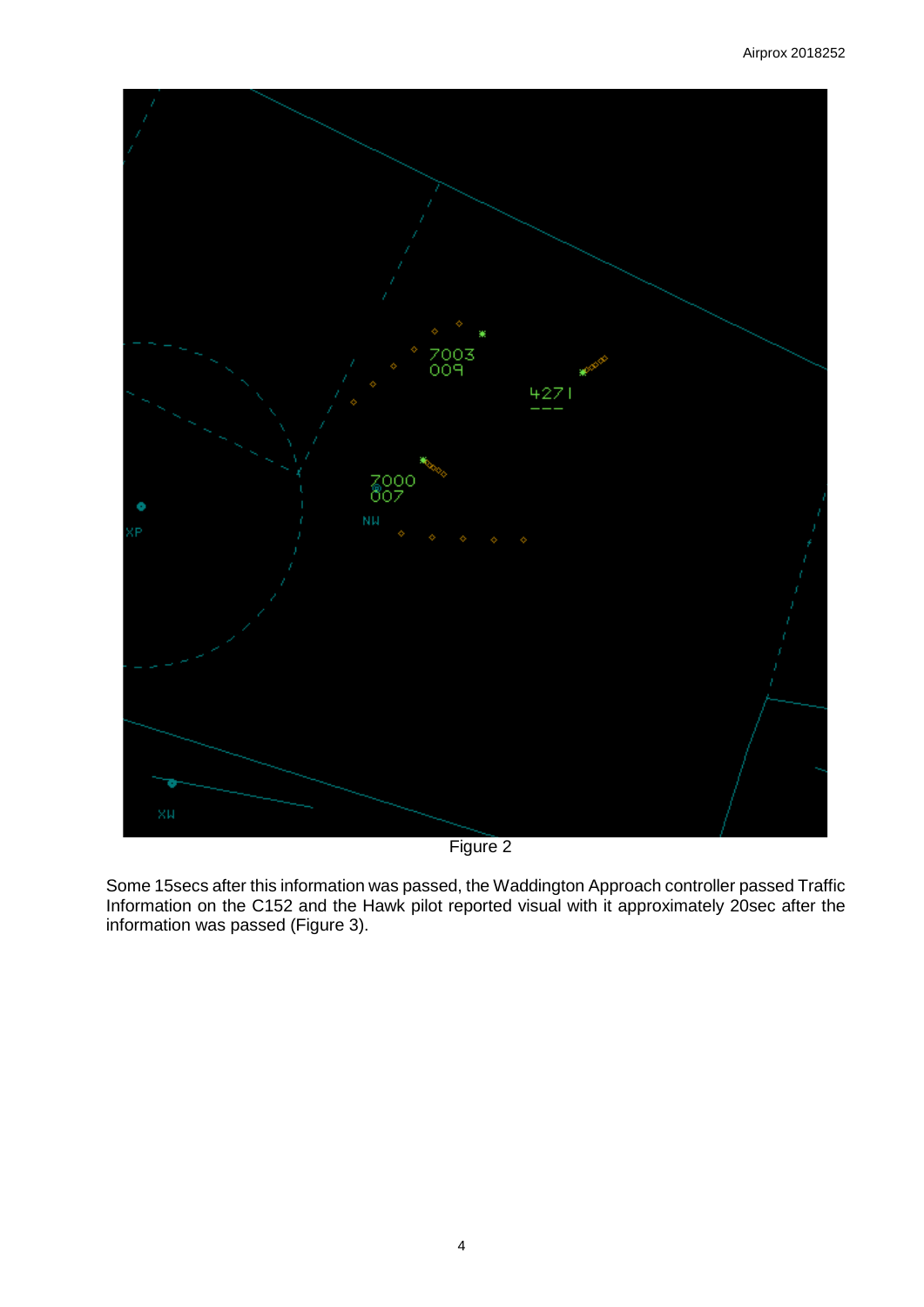

Figure 3



Figure 4: CPA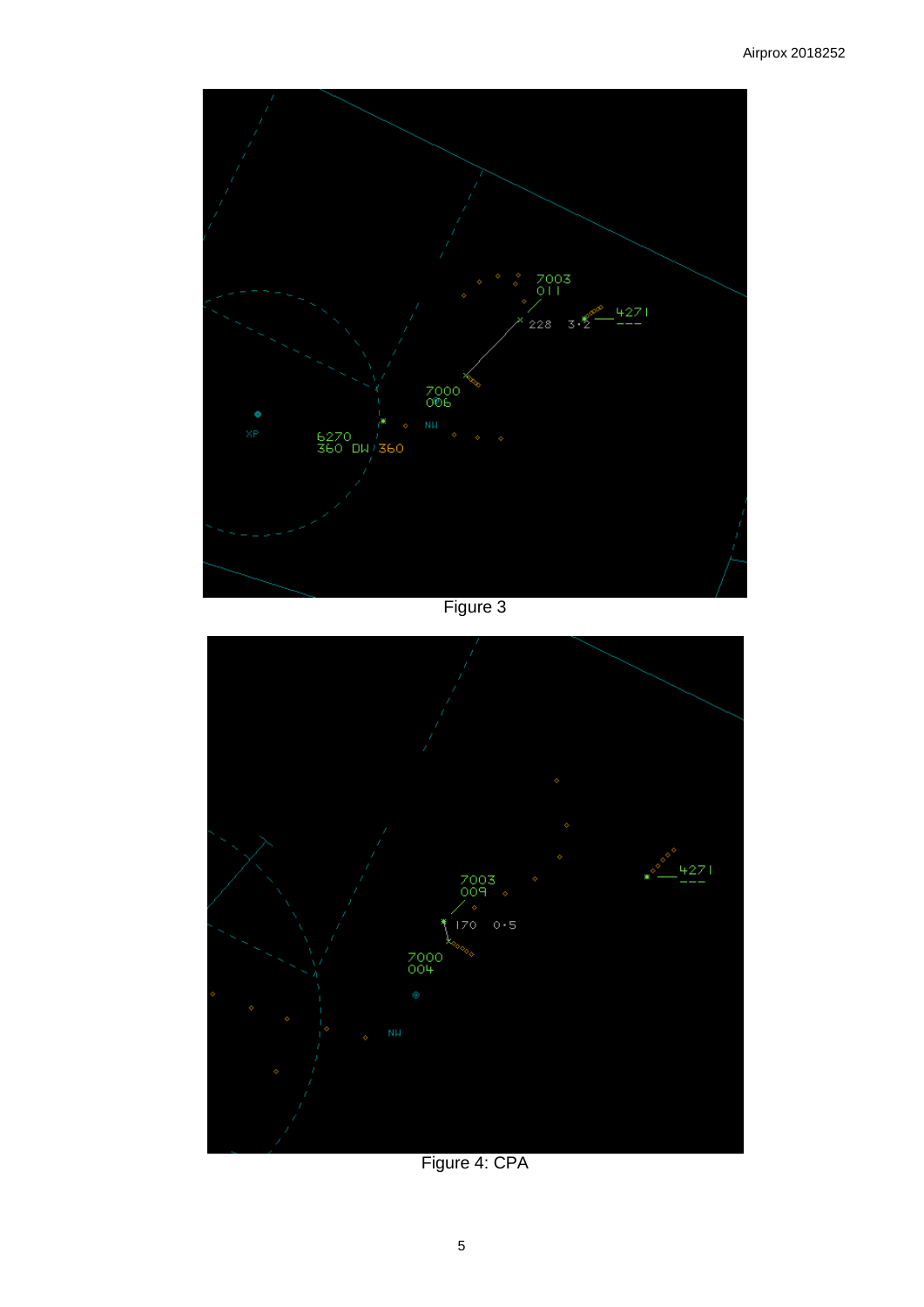CPA occurred at 1008:47 (Figure 4) some 10sec after the Hawk formation reported visual with the C152 and was measured at 0.5nm and 500ft.

Having been forced out of R313 by poor weather, the Hawk formation requested information on conflicting traffic which was duly passed. The update in Traffic Information requested by the Hawk pilot appears to be have been misunderstood by the controller although accurate Traffic Information on the C152 was passed shortly afterward. Whilst trying to avoid the traffic to the east and reposition for R313, the Hawk formation penetrated the Wickenby ATZ and into confliction with the C152. However, having been passed accurate Traffic Information, the Hawk pilots were visual with the C152 prior to CPA.

## **UKAB Secretariat**

The C152 and Hawk pilots shared an equal responsibility for collision avoidance and not to operate in such proximity to other aircraft as to create a collision hazard<sup>[1](#page-5-0)</sup>. An aircraft operated on or in the vicinity of an aerodrome shall conform with or avoid the pattern of traffic formed by other aircraft in operation<sup>[2](#page-5-1)</sup>. Pilots should not enter an ATZ without the prior permission of the controlling authority.<sup>[3](#page-5-2)</sup>

## **Comments**

## **HQ Air Command**

The unit investigation into this Airprox – which was reported initially as an airspace infringement – found a number of contributory factors to the loss of separation with the traffic in the Wickenby circuit.

Given the proximity of Wickenby to EG R313, the Hawk pilots are all well aware of the need to avoid the ATZ or, if unable, to contact Wickenby. In this instance, by the time the Hawk pilot was aware that he was about to penetrate the ATZ it was too late to inform Wickenby. Quite rightly, the Hawk pilot was prioritising ensuring safe separation from the traffic over avoidance of the airspace. The initial Traffic Information on the Wickenby traffic was slightly in error in range, but this in itself should not lead to an error in locating the traffic. The Hawk pilot mentally plotted the Cessna to be just north of the Wickenby ATZ; his subsequent positioning of the formation took account of where he *perceived* the Cessna to be, not where it actually was, and so he flew closer to Wickenby than he had planned to. Subsequent Traffic Information was accurate and the Hawk pilot gained visual with the Cessna and identified it as Wickenby circuit traffic. Crucially, had the controller mentioned that the traffic appeared to be in the Wickenby circuit then any doubt as to the location of the Cessna would have been removed. That said, it is not clear if that information was available to the controller at the time.

ATC alerted the formation to their proximity to Wickenby airspace and the Hawk pilot visually judged himself to be outside the Wickenby ATZ; the fidelity of the on-board navigation equipment was insufficient to confirm to the pilot that he was, in fact, within the ATZ. That said, the priority is always to avoid the other aircraft – airspace considerations must be secondary. Although the Hawk pilot gained visual with the Cessna at an estimated range of 3.5nm, his manoeuvrability was limited due to the presence of 8 other aircraft in close formation with him. However, he judged that he had sufficient formation manoeuvrability to achieve adequate separation from the Cessna.

## **Summary**

 $\overline{\phantom{a}}$ 

An Airprox was reported when a C152 and a formation of Hawks flew into proximity in the Wickenby ATZ at 1008hrs on Wednesday 12<sup>th</sup> September 2018. Both pilots were operating under VFR in VMC,

<span id="page-5-0"></span><sup>1</sup> SERA.3205 Proximity. MAA RA 2307 paragraphs 1 and 2.

<span id="page-5-1"></span><sup>2</sup> MAA RA 2307 paragraph 15.

<span id="page-5-2"></span><sup>3</sup> MAA RA 2330 paragraph 13.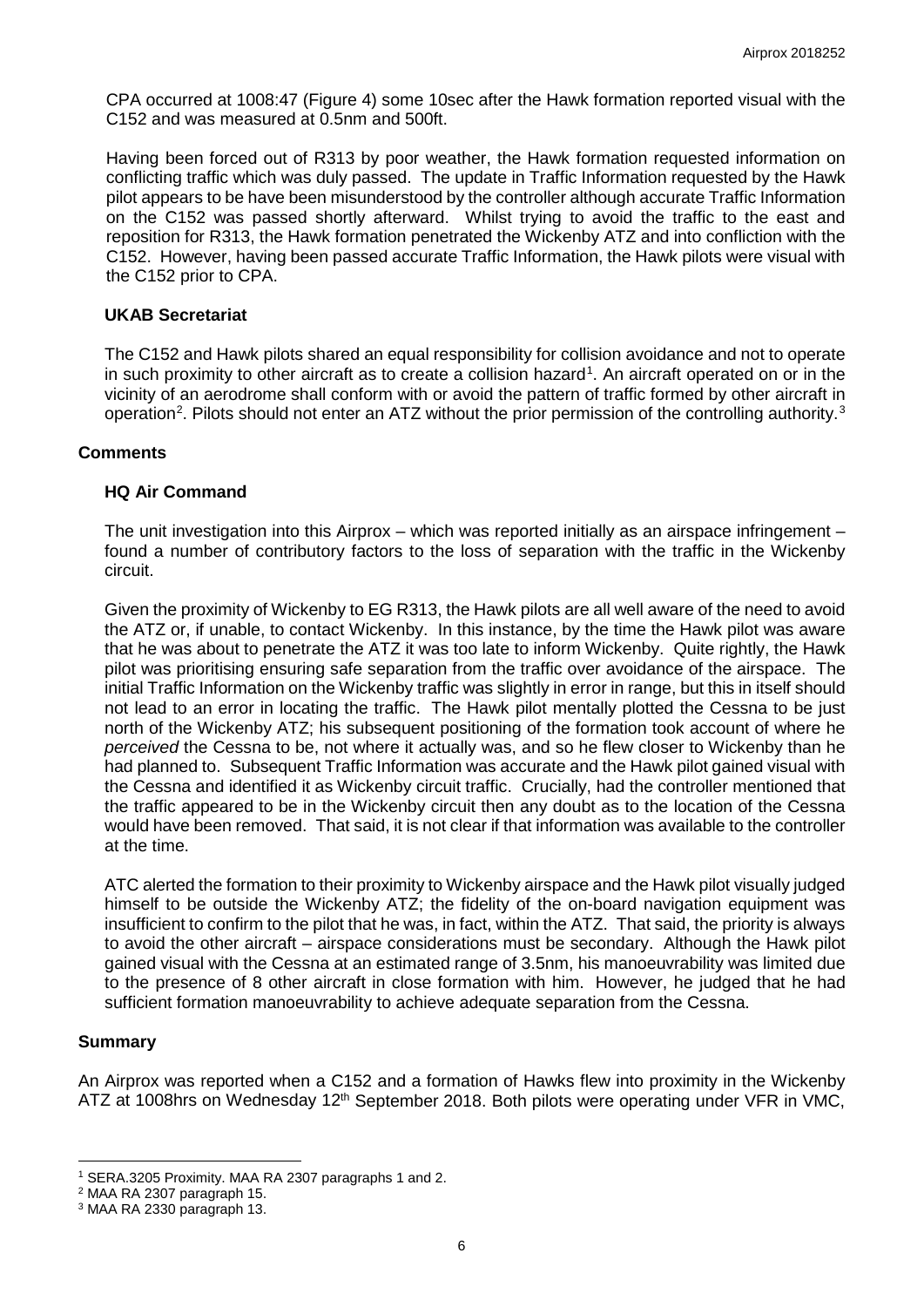the C152 pilot was in the visual circuit at Wickenby and in receipt of a AGCS. The Hawk pilot was leading a large formation that had just left R313, was in receipt of a Traffic Service from Waddington.

# **PART B: SUMMARY OF THE BOARD'S DISCUSSIONS**

Information available consisted of reports from both pilots, transcripts of the relevant R/T frequencies, radar photographs/video recordings, reports from the air traffic controllers involved and reports from the appropriate ATC and operating authorities.

The Board first looked at the actions of the C152 pilot. He was instructing a student in the visual circuit at Wickenby, and could reasonably expect to be protected from transiting aircraft by the ATZ. When on finals, the formation of Hawks flew above and to his right, within the ATZ. Coming from behind as they were, he could not be expected to see the Hawks before they overflew him, and therefore the Board concluded that there was little more he could have done in the circumstances.

For their part, the Hawk formation was manoeuvring to keep clear of unexpected cloud to the north of EG R313 and the lead pilot elected to route to the north-east of Scampton. Having been given Traffic Information on two aircraft, the lead pilot mentally plotted the C152 as being to the north of the Wickenby ATZ and, in avoiding this incorrectly perceived location by routing to the south as he transited back to Scampton, thought that he could do so whilst still remaining just to the north of the Wickenby ATZ. Having rolled the formation out on what he perceived to be the best heading to return to Scampton, the large formation was not then easy to manoeuvre rapidly when the formation lead realised too late that the C152 was in fact within the Wickenby visual circuit. Some members wondered if the lead pilot had become task focused in his desire to return to the confines of R313 as soon as possible and begin the display practice; if he had continued the turn onto 270° when initially turning back (and effectively retracing his outbound track), he could have both avoided Wickenby and the C152 incorrectly perceived position rather than trying to squeeze between it and the Wickenby ATZ. However, members acknowledged that hindsight could not account for the dynamic pressures on the formation leader who was trying to manoeuvre an unwieldy formation, mentally plot and avoid conflicting traffic, achieve a display datum and visually navigate to avoid the Wickenby ATZ. In the latter respect, and noting the Hawk pilot's comments about the GPS within the aircraft, the military member confirmed that the GPS was indeed sub-optimal, but that there was a programme in place to upgrade it. Unfortunately, the military member was unable to provide a time-frame for when the upgrade would be completed.

Turning to the role of ATC, the Board noted that the controller had initially called the traffic as range and bearing from Scampton, as per SOPs, and then, when updating it, as range and bearing from the Hawks. She wasn't to know that the Hawk pilot had an incorrect mental model of where the traffic actually was, but members agreed that if the controller had been able to tell the Hawk pilot that the conflicting traffic was within the Wickenby circuit this would have immediately improved his mental model. During this discussion, controller members noted that although the controller could have used the words 'believed to be in the Wickenby circuit', she had no way of knowing for sure that the C152 was in fact remaining in the Wickenby circuit or about to exit the ATZ. Noting that some airfields use the squawk 7010 to indicate that aircraft are operating in the visual circuit, controlling members pointed out that only an ATCU could instruct the use of 7010; given that Wickenby had no ATC, they were not therefore able to instruct pilots to adopt the squawk. However, controller members opined that an LOA or similar between Waddington and Wickenby could be put in place such that Waddington effectively provided the authority to use 7010, and so the Board resolved to recommend that Waddington and Wickenby should put such a procedure in place thereby enhancing Waddington ATC's situational awareness not only for Red Arrows operations but also for general LARS provision.

In determining the cause of the Airprox the Board quickly agreed that whilst avoiding the reported traffic, the Hawks had inadvertently entered the Wickenby ATZ and flew into proximity with the C152. Notwithstanding the inadvertent airspace infringement, with regard to the risk, members noted that the Hawk pilot had been visual with the C152 before CPA and had flown 500ft above and 0.5nm to the north of it. Accordingly, the Board agreed that, although safety had been reduced, there had been no risk of collision; Risk Category C.